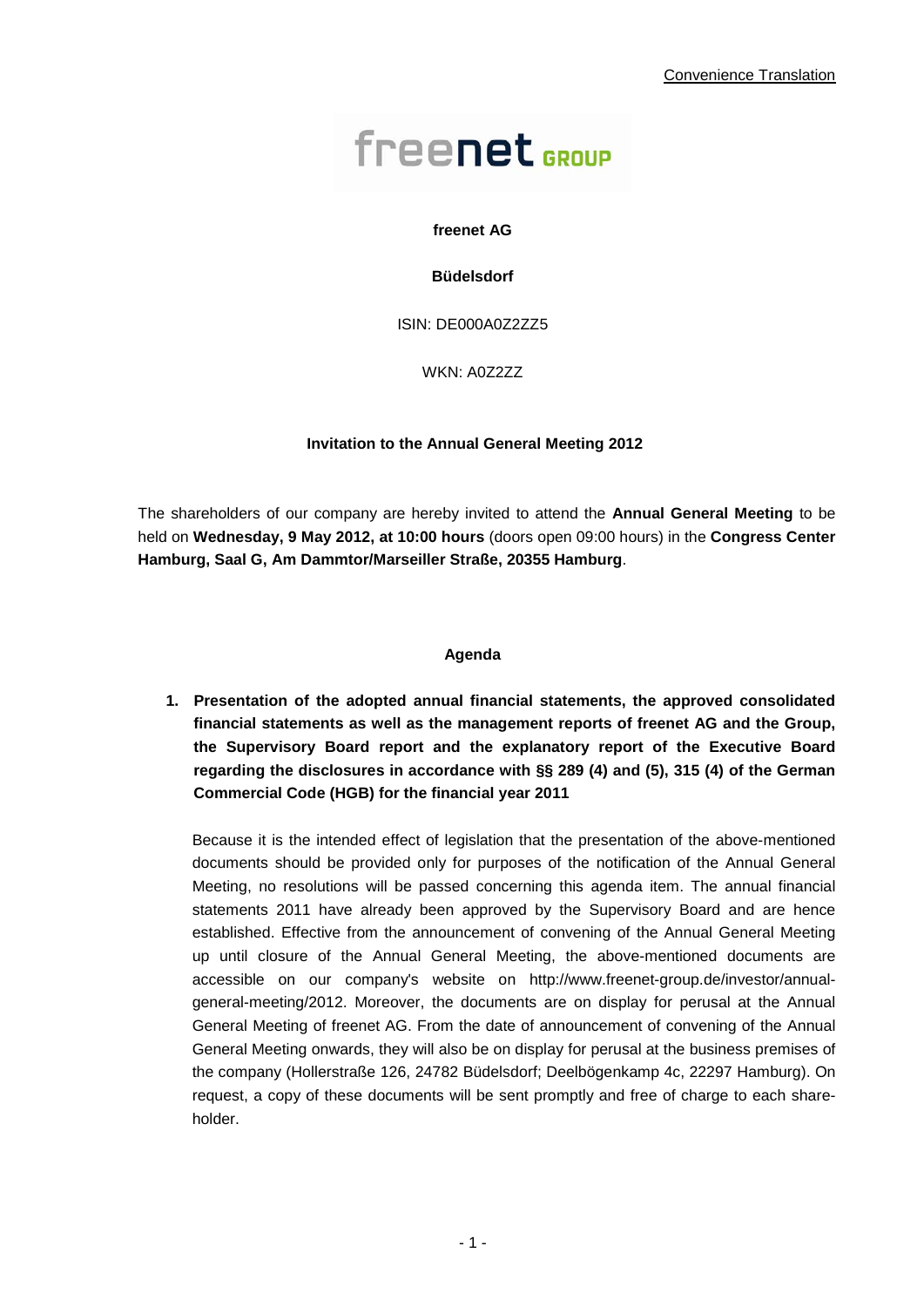#### **2. Resolution regarding the appropriation of cumulative profit**

The Executive Board and the Supervisory Board propose that the cumulative profit of € 506,791,903.79 should be applied as follows:

Distribution of a dividend of € 1.00 per dividend-entitled share, i.e. € 128,011,016.00 as the total amount of the dividend, the remainder being carried forward in the sum of € 378,780,887.79 to new account. The dividend is payable on 10 May 2012.

| Total amount of dividend       | €128,011,016.00  |
|--------------------------------|------------------|
| Carried forward to new account | €378,780,887.79  |
| Cumulative profit              | € 506,791,903.79 |

On the date of announcement of convening of the Annual General Meeting, the company indirectly holds 50,000 of its own shares - which are not dividend-entitled. Up until the Annual General Meeting, the quantity of dividend-entitled shares may vary as the result of acquisition, retirement or sale of own shares. In this eventuality, with an unchanged distribution of € 1.00 per dividend-entitled share, the Annual General Meeting will be presented with an adapted proposed resolution concerning the appropriation of profit, which will envisage a corresponding adaptation of the amount of dividend to be distributed overall to the shareholders, together with a corresponding adaptation of the amount to be carried forward to new account.

# **3. Resolution regarding approval of the actions of the members of the Executive Board of the company for the financial year 2011**

The Executive Board and the Supervisory Board propose that the actions of the members of the Executive Board of the company who were in office in the financial year 2011 should be approved for this period.

# **4. Resolution regarding approval of the actions of the members of the Supervisory Board of the company for the financial year 2011**

The Executive Board and the Supervisory Board propose that the actions of the members of the Supervisory Board of the company who were in office in the financial year 2011 should be approved for this period.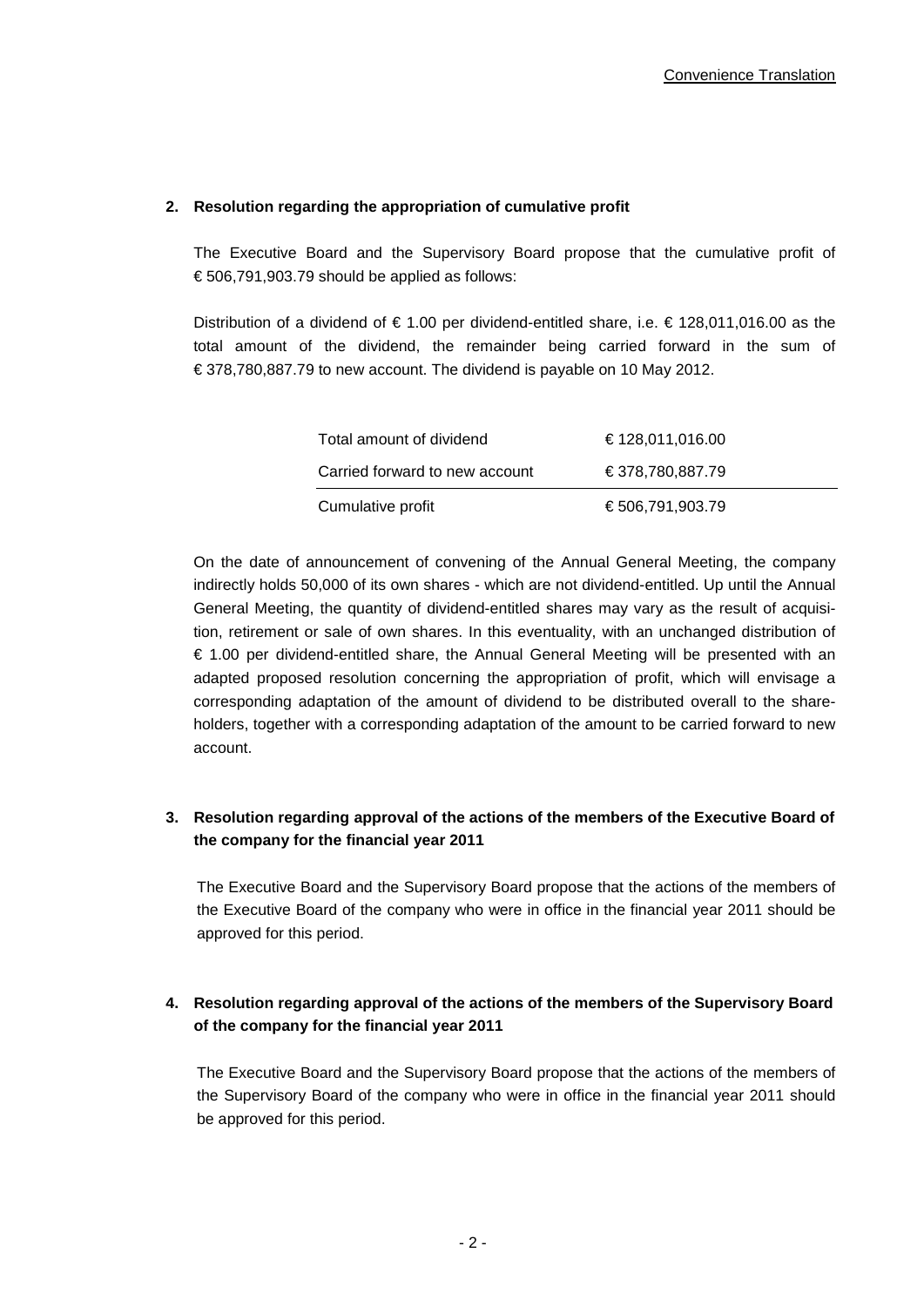#### **5. Resolution regarding the Election of the new Supervisory Board**

The term of the current shareholder representatives on the Supervisory Board will end at the conclusion of the Annual General Meeting 2012.

The company's Supervisory Board is made up of six members from the shareholders and the employees in accordance with § 101 (1) of the German Stock Corporation Act (AktG) in connection with § 1 (1), § 5 (1) sentence 1, § 7 (1) number 1 of the Codetermination Act of 1976.

The Supervisory Board proposes to elect the following as members of the Supervisory Board until the conclusion of the Annual General Meeting, which will decide on their formal approval for the financial year 2016:

- a) Maximilian Ardelt, Starnberg Managing partner at ConDigit Consult GmbH, Starnberg
- b) Dr. Arnold Bahlmann, Munich Self-employed management consultant, Munich
- c) Maarten Henderson, Hamburg Self-employed management consultant, Hamburg
- d) Dr. Boris Maurer, Berlin Self-employed management consultant, Berlin
- e) Axel Rückert, Rueil-Malmaison, France Self-employed entrepreneur and management consultant, Rueil-Malmaison, France
- f) Achim Weiss, Karlsruhe Managing partner at ProfitBricks GmbH, Berlin

The Annual General Meeting is not bound to nominations in the election of shareholder representatives. Please note the following with regard to Section 5.4.3 sentence 3 of the German Corporate Governance Code: Mr. Maarten Henderson has stated that, if he is reelected, he would be willing to continue to serve as the Chairman of the company's Supervisory Board. The current mandates of the proposed Supervisory Board shareholder members are listed below in the information about the agenda.

**6. Resolution regarding the appointment of the auditor of the annual financial statements and the auditor of the consolidated financial statements for the financial year 2012, and the appointment of the auditor for a possible examination by auditors of the halfyear financial report**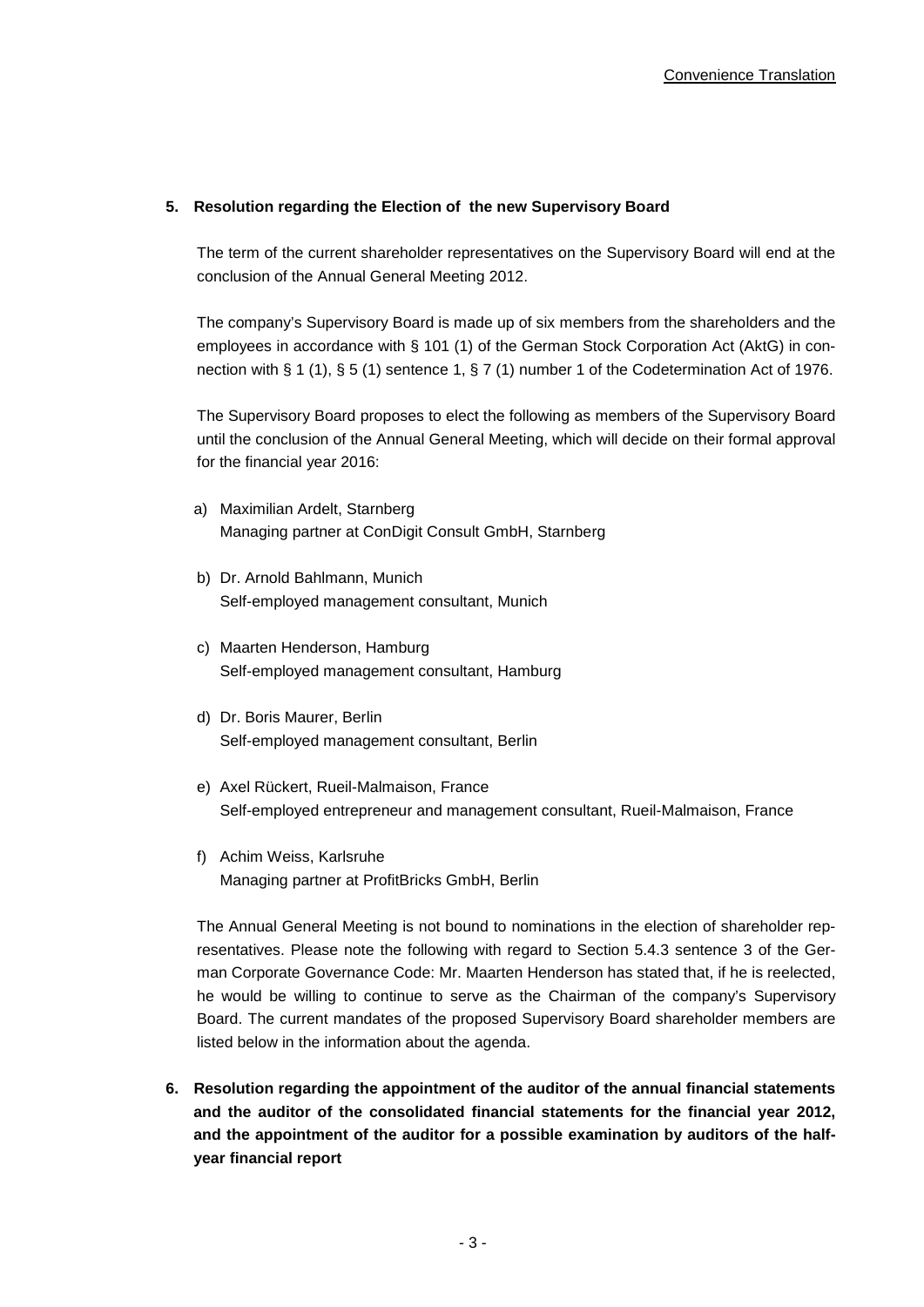The Supervisory Board proposes to resolve that:

- a) PricewaterhouseCoopers Aktiengesellschaft Wirtschaftsprüfungsgesellschaft, Frankfurt am Main, be appointed as the auditor of the financial statements and the consolidated financial statements for the financial year 2012.
- b) PricewaterhouseCoopers Aktiengesellschaft Wirtschaftsprüfungsgesellschaft, Frankfurt am Main, be appointed as the auditor for a possible examination by auditors of the financial statements and of the interim management report for the first half of the financial year 2012.
- **7. Resolution regarding the cancellation of approved capital 2005 according to § 4 (6) of the articles of association, the cancellation of approved capital 2009 according to § 4 (7) of the articles of association, the cancellation of contingent capital according to § 4 (8) of the articles of association as well as the underlying resolution from the Annual General Meeting from 20 July 2007, as well as the resolution regarding the creation of new approved capital with the authorisation to exclude subscription rights as well as the corresponding revision of the articles of association**

The authorisation period for the approved capital 2005 (§ 4 (6) of the articles of association) expired on 18 August 2010, the authorisation period for the approved capital 2009 (§ 4 (7) of the articles of association) expired on 6 July 2011. All stock options that were continued by the company as the legal successor to mobilcom AG and for which contingent capital was created by the Annual General Meeting from 20 July 2007 (§ 4 (8) of the articles of association) have expired.

The Executive Board and the Supervisory Board propose to resolve as follows:

- a) § 4 (6) of the articles of association, § 4 (7) of the articles of association, as well as the resolution by the Annual General Meeting from 20 July 2007 under agenda item 11 for the creation of contingent capital for the continuation of the stock options of mobilcom AG as well as § 4 (8) of the articles of association shall be cancelled.
- b) New approved capital in the amount of  $\epsilon$  12,800,000 will be created.

For this, § 4 (6) of the articles of association shall be rewritten as follows:

*"(6) The Executive Board is authorised, for a duration of five years from the time this authorisation is entered into the commercial register, with the agreement of the Supervisory Board, to increase the share capital once or several times by a total of up to € 12,800,000 (in words: euros twelve million eight hundred thousand) by*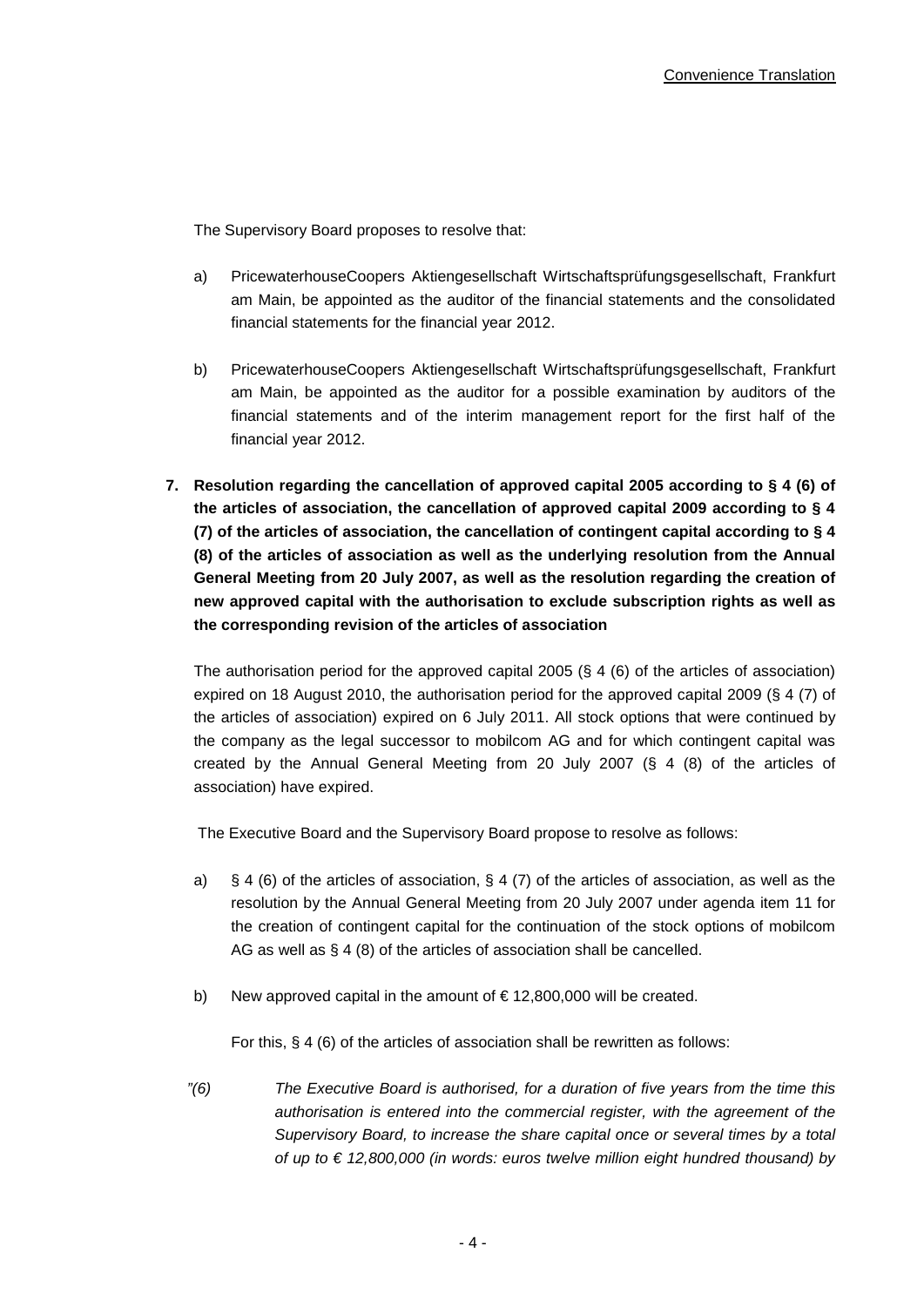*the issue of new shares in return for cash deposits and/or stock (approved capital 2012). The legal right to subscription can also be awarded to the share-holders to the extent that the new shares are offered to one or more credit institutions or equivalent enterprises in accordance with § 186 (5) AktG with the provision that they offer them to shareholders for subscription (indirect subscription right). The Executive Board is authorised, with the agreement of the Supervisory Board, to exclude the shareholders' subscription rights when issuing shares in return for stock. The Executive Board is also authorised, with agreement of the Supervisory Board, to exclude fractional amounts of the subscription right. Additionally, the Executive Board, with agreement of the Supervisory Board, can exclude the shareholders' subscription rights if the new shares are issued in return for cash deposit at an issue price that does not substantially fall below the exchange price of company shares of equivalent terms. The authorisation to exclude subscription rights pursuant to the preceding sentence may only be used insofar as the proportional amount of the new shares to the share capital does not exceed 10% of the share capital at the time this authorisation is entered into the commercial register or – if less – at the respective time of the exercising of this authorisation. From the 10% limit is to be deducted the proportional amount of the share capital that is allotted to shares which were issued, if applicable, since the resolution by the Annual General Meeting on this authorisation based on the authorisation to issue new shares under the exclusion of subscription rights according to §§ 202 (2), 203 (1), 186 (3) sentence 4 AktG or which were sold, if applicable, since the resolution by the Annual General Meeting on this authorisation based on the authorisation to acquire own shares under the exclusion of subscription rights according to §§ 71 (1) number 8, 186 (3) sentence 4 AktG. Also to be deducted is the proportional amount of the share capital that is allotted to shares which can be issued based on bonds with an option right or conversion privilege or an option obligation or a conversion obligation or the company's right of delivery of shares insofar as these bonds were issued according to §§ 221 (4) sentence 2,*  186 (3) sentence 4 AktG since the resolution by the Annual General Meeting on *this authorisation.*

b) Paragraph (9) from § 4 of the articles of association will become paragraph (7).

## **INFORMATION ABOUT AGENDA ITEM 5**

\*\*\*

The proposed candidates for shareholder representatives of the Supervisory Board as up for election listed in agenda item 5 currently are members in Supervisory Boards of the corporations listed below or in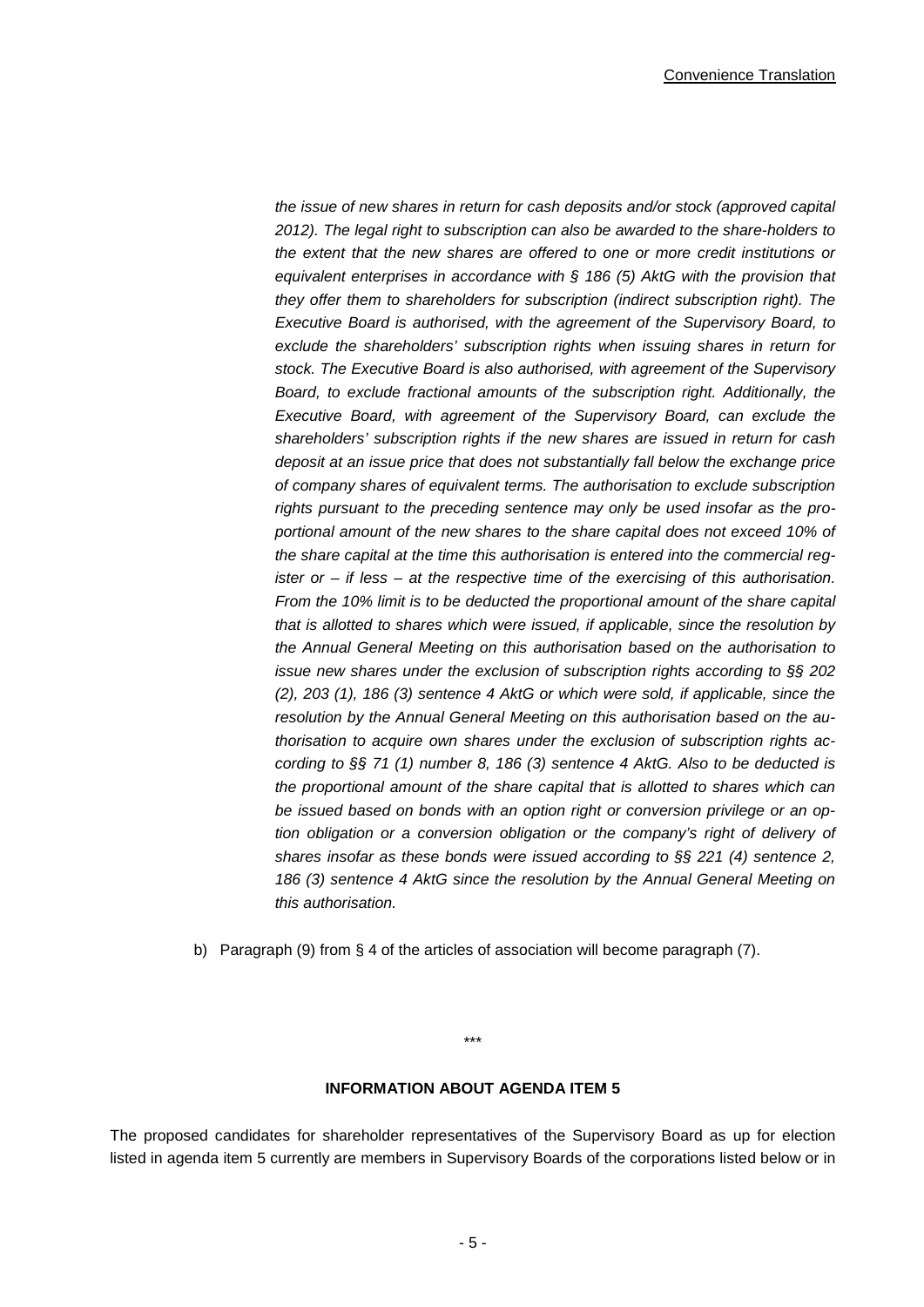comparable domestic and foreign control committees (information pursuant to § 125 (1) sentence 3 AktG):

a) Maximilian Ardelt Seats in other statutory Supervisory Boards: Ecommerce Alliance AG, Munich, Chairman of the Supervisory Board Mannstaedt GmbH, Troisdorf, Chairman of the Supervisory Board

Memberships in similar domestic and foreign control committees: TECH DATA Corporation, Clearwater/Florida, USA, Member in Board of Directors

b) Dr. Arnold Bahlmann Seats in other statutory Supervisory Boards: eCircle AG, Munich, Chairman of the Supervisory Board Business Gateway AG, Starnberg, Member of the Supervisory Board Telegate AG, Martinsried, Member of the Supervisory Board

Memberships in similar domestic and foreign control committees: TVN S.A. Group, Warsaw, Poland, Member of the Supervisory Board

c) Maarten Henderson Seats in other statutory Supervisory Boards: None

Memberships in similar domestic and foreign control committees: PV Crystalox Solar plc, Abingdon, Oxfordshire, Great Britain, Chairman of the Supervisory Board

d) Dr. Boris Maurer Seats in other statutory Supervisory Boards: None

Memberships in similar domestic and foreign control committees: None

e) Axel Rückert Seats in other statutory Supervisory Boards: None

Memberships in similar domestic and foreign control committees: Filhet Allard SA, Bordeaux, France, Member of the Supervisory Board

f) Achim Weiss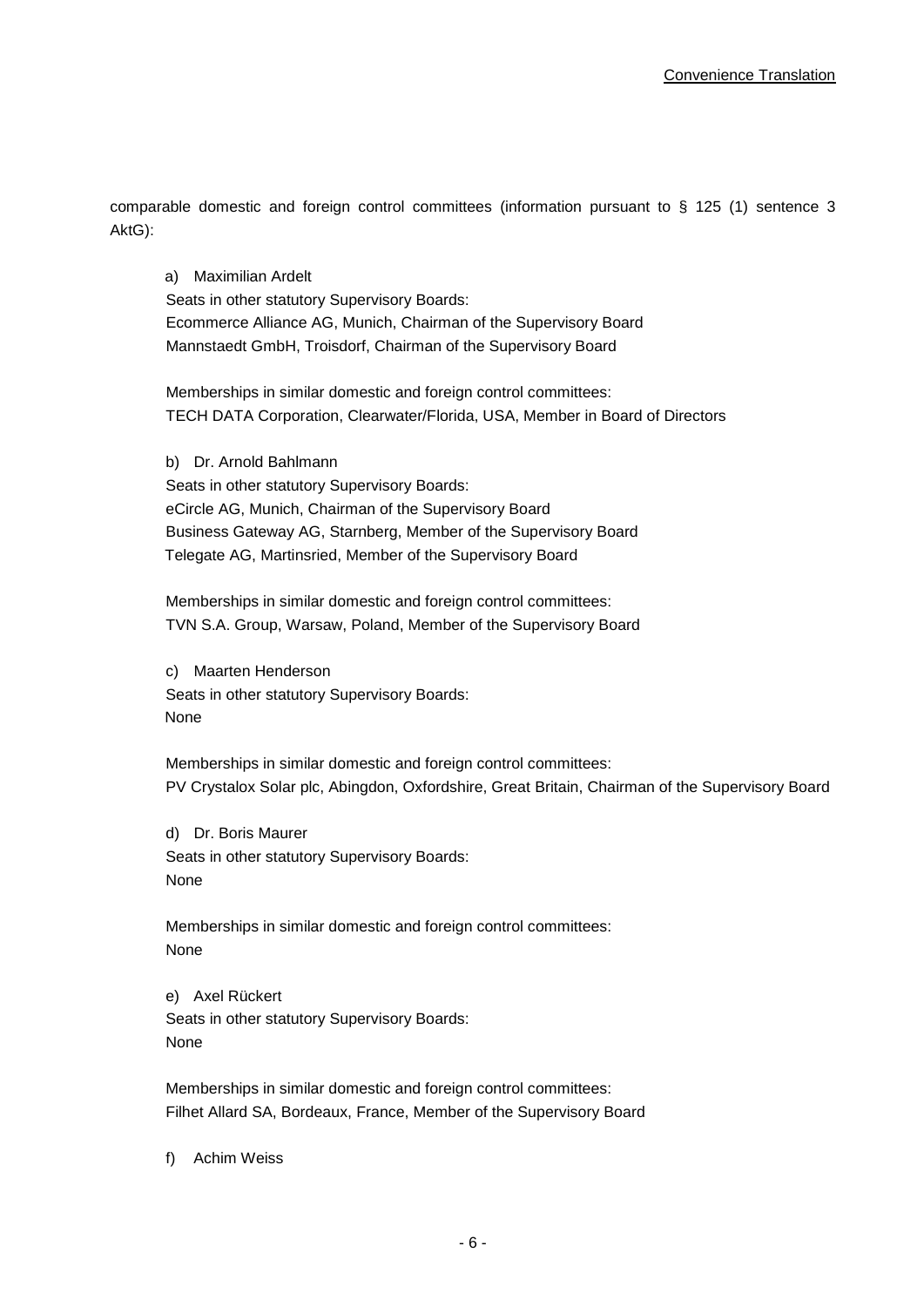Seats in other statutory Supervisory Boards: Fonpit AG, Berlin, Member of the Supervisory Board

Memberships in similar domestic and foreign control committees: ACAN Invest AG, Baar, Switzerland, Member of the Administrative Board ACAN Management AG, Baar, Switzerland, Member of the Administrative Board Finalfolder AG, Baar, Switzerland, Member of the Administrative Board Parallels Inc., Seattle, USA, Member of the Supervisory Board

## **REPORT TO THE ANNUAL GENERAL MEETING REGARDING AGENDA ITEM 7**

\*\*\*

With regard to agenda item 7, the Executive Board and Supervisory Board propose, instead of the expired and not drawn-upon capital 2005 and 2009, to create a newly approved capital of EUR 12,800,000 for the duration of 5 years by modifying the articles of association.

For this purpose, the Executive Board submits a written report pursuant to §§ 203 (2), 186 (4) sentence 2 of the German Stock Corporation Act (AktG), which is fully disclosed in the following:

#### **Report regarding Agenda item 7**

It is also possible to apply the authorization for the issuance of new shares pursuant to  $\S 4$  (6) of the articles of association, proposed under agenda item 7 of the Annual General Meeting 2012, in the form of an indirect subscription right, subject to compliance with the statutory shareholders' subscription right.

#### *Authorization for an exclusion of subscription right*

However, the authorization for issuing new shares also includes an authorization for the Executive Board, pursuant to the Supervisory Board's approval, to exclude the statutory shareholders' subscription right. This also applies in the event that, in return for assets in kind, payment is provided partly by issuing shares and partly by cash payments or other forms of consideration (if appropriate also treasury shares). The authorization for an exclusion of the subscription right serves the following purposes:

1) The Executive Board and Supervisory Board should have the possibility to access an approved capital for the purpose of a company merger or the acquisition of equity interests, companies and company units as a form of asset in kind in return for the issuance of shares by the company. Incorporating equity interests, companies and company units into a subsidiary of the company or merging with a subsidiary would also be considered where appropriate.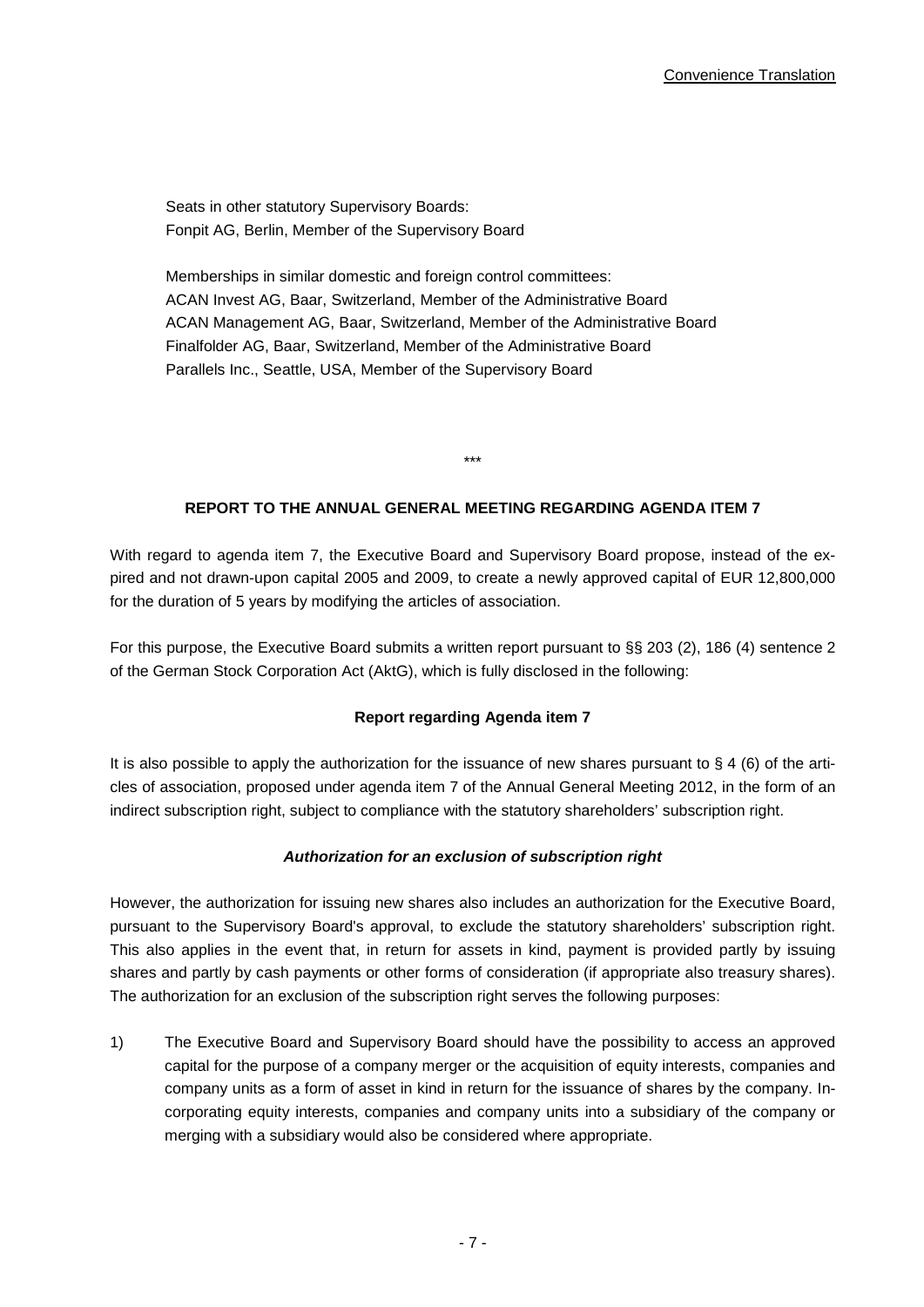The value at which these new shares in such a case are issued depends on the respective individual circumstances and the timing. When determining the value, the Executive Board and Supervisory Board shall be guided by the best interest of the company as well as by the market price of the share.

As in the past, the Executive Board continuously reviews opportunities for the company to acquire companies, company units or equity interests in companies that are active in the field of telecommunications or in some other way in the company's core business area. The acquisition of such equity interests, companies or company units in return for shares is in the best interest of the company if the acquisition leads to a solidification or strengthening of the respective market position of the freenet Group or allows or facilitates the entrance into new business fields. In order to satisfy the seller's or company's interest, in the event of such acquisitions, to promptly and flexibly receive payment in the form of company shares, it is necessary that the Executive Board, if it cannot or must not use treasury shares, is authorized with the approval of the Supervisory Board to issue new shares while excluding the shareholders' subscription right. The shares are to be issued at a value that should, to the extent possible, be closely aligned with the market price of the share. Thus, interested shareholders will have the opportunity to acquire shares at largely comparable terms at a stock exchange at the stock's market price at the time when new shares are issued with the exclusion of the shareholders' subscription right for the aforementioned purposes.

Based on the above considerations, the Executive Board holds the view that the proposed authorization for an issuance of new shares is in the best interest of the company and would, on an individual basis, justify the exclusion of the shareholders' subscription right. The Executive Board and Supervisory Board will therefore check and consider in every individual case whether the acquisition in return for newly issued shares with the exclusion of the subscription right is required and in the best interest of the company.

2) Furthermore, the proposed authorization in  $\S 4$  (6) of the articles of association should also enable the Executive Board and Supervisory Board to utilize the approved capital to issue shares in return for other economic assets in kind, especially licenses, industrial property rights, receivables (also to the company), real estate and rights to real estate. Granting shares is in the best interest of the company in the aforementioned cases, if the economic assets in kind contributed are of benefit for the company's business activities or if the acquisition comprises a financial, equity or earnings benefit for the company, also in the form of a debt reduction, and if an acquisition in return for cash appears impossible or is not possible at reasonable terms.

The decision as to whether new shares of the company shall be granted as a form of payment is to be made by the Executive Board with the approval by the Supervisory Board in every individual case, taking into account the best interest of the company for that particular initiative, the requirement for granting shares, and the valuation. The considerations with respect to the issue price discussed in item number 1 apply respectively.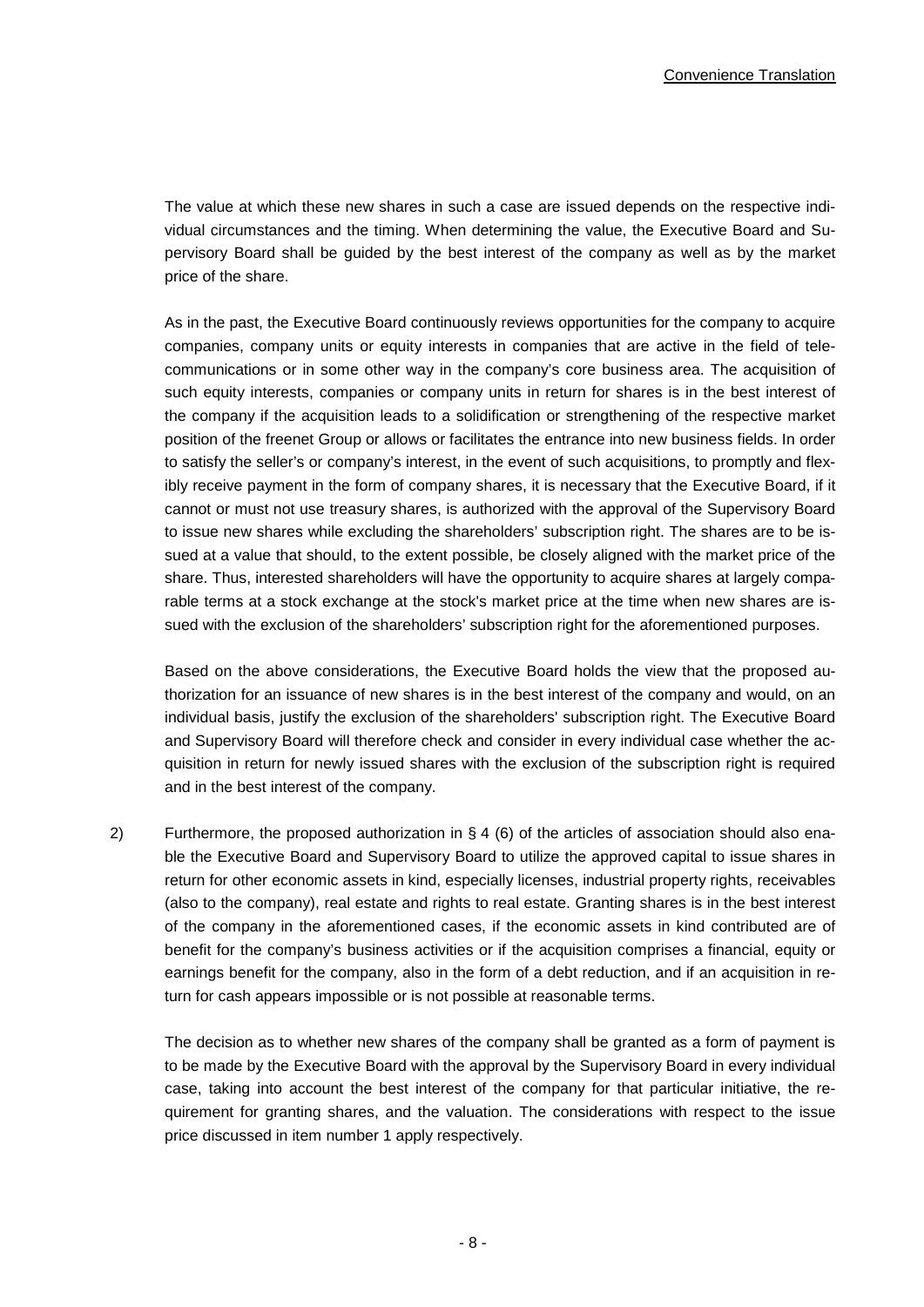- 3) Instead of the contributions in kind named in 1) and 2) above, it is also possible to assume an obligation for a transfer of an asset into the possession of the company as a contribution in kind, if it is possible to execute this obligation within five years after the execution of a capital increase has been recorded.
- 4) Furthermore, based on the approved capital in § 4 (6) of the articles of association, the Executive Board shall be granted the ability to issue shares to employees of the company and of affiliated companies (employee shares) in return for a contribution of receivables or other assets. No statements can be made at the moment with respect to the potential issue price. The Executive Board will determine an appropriate issue price by taking into account the best interest of the company and its shareholders as well as the respective purpose and by considering the market price. In this respect, the issue price of new shares can undercut the current market price of the share that is already being traded in the open market only to such extent as is common for employee shares.
- 5) If the administration uses the authorization to increase capital in return for a cash contribution and by complying with statutory shareholders' subscription right, it may become necessary to exclude the subscription right for fractional amounts in order to avoid fractional subscriptions. With the Supervisory Board's approval, the Executive Board is also authorized to execute this initiative. Without exclusion of the subscription right with respect to fractional amounts, the technical execution of the capital increase and execution of the subscription right would be significantly more difficult. The new shares excluded from the shareholders' subscription right as free fractional amounts shall be exploited either through a sale on the stock exchange or in any other manner that is beneficial for the company.
- 6) The Executive Board and Supervisory Board shall also have the possibility to issue new shares in accordance with statutory provisions in §§ 203 (1) sentence 1, 186 (3) sentence 4 of the German Stock Corporation Act (AktG) in any other manner while complying with the statutory shareholders' subscription right, if the issuance takes place in accordance with the provision in §§ 203 (1) sentence 1, 186 (3) sentence 4 of the German Stock Corporation Act (AktG) in return for a cash contribution at an issue price that does not significantly undercut the market price of the company's share. The date of the sale is the day when the transfer obligation is assumed, even if it is still a contingent obligation. The possibility of a sale of treasury shares is restricted to 10% of the share capital taking into account the deductions named in the proposed resolution pursuant to §§ 203 (1) sentence 1, 186 (3) sentence 4 of the German Stock Corporation Act (AktG).

The possibility to issue new shares, as described in the preceding paragraph, is in the best interest of the company and its shareholders as additional domestic and international shareholders can be won by issuing shares, for instance, to institutional shareholders. Furthermore, the company can therefore adjust its equity to the respective business requirements and respond quickly and flexibly to favorable stock market conditions. Shareholders' asset interests as well as the voting right interests are thus safeguarded. Shareholders will not be disadvantaged by the limited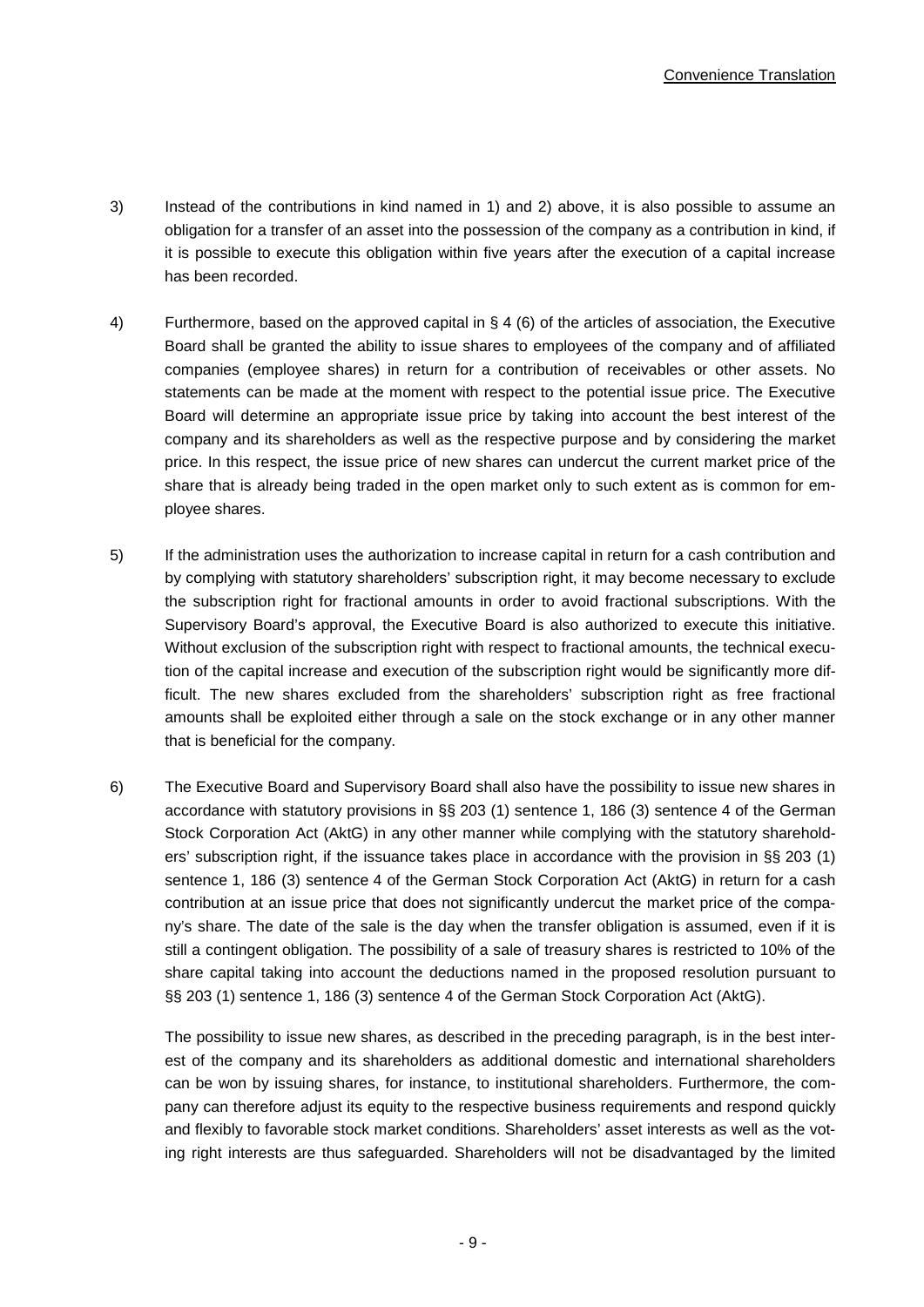volume of a maximum of 10% because the shares may only be issued at a price that does not significantly undercut the market price of the company's share at the time of the sale. Interested shareholders are therefore able to acquire, at largely comparable conditions, the number of shares they need in order to retain their holding percentage in the company at the stock exchange.

#### *Reporting*

The Executive Board will carefully check in every instance whether utilizing the approved capital 2012 and excluding the shareholders' subscription right is in the best interest of the company and its shareholders. The Executive Board will present a report to the Annual General Meeting with regard to a possible utilization of the approved capital 2012.

\*\*\*

#### **DOCUMENTS FOR THE ANNUAL GENERAL MEETING; PUBLICATION ON COMPANY'S WEBSITE**

The approved consolidated financial statements and Group management report as of 31 December 2011, the adopted annual financial statements and management report of freenet AG for the financial year 2011, the explanatory report of the Executive Board regarding the disclosures in accordance with §§ 289 (4) and (5), 315 (4) HGB, the Supervisory Board report for the financial year 2011, the proposal from the Executive Board for appropriation of cumulative profit and the report of the Executive Board concerning agenda item 7 – which is printed in its entirety in the German version – are accessible, from the time of the

announcement of convening of the Annual General Meeting up until the closure of the Annual General Meeting, at our company's website on http://www.freenet-group.de/investor/annual-generalmeeting/2012. Moreover, the documents are on display for perusal at the Annual General Meeting of freenet AG.

From the date of announcement of convening of the Annual General Meeting onwards, said documents will also be on display for perusal at the business premises of the company (Hollerstraße 126, 24782 Büdelsdorf; Deelbögenkamp 4c, 22297 Hamburg). On request, a copy of these documents will be sent promptly and free of charge to each shareholder.

Furthermore, the information and documents additionally mentioned in § 124a AktG are accessible on the company's website on http://www.freenet-group.de/investor/annual-general-meeting/2012 effective from the date of announcement of convening of the Annual General Meeting.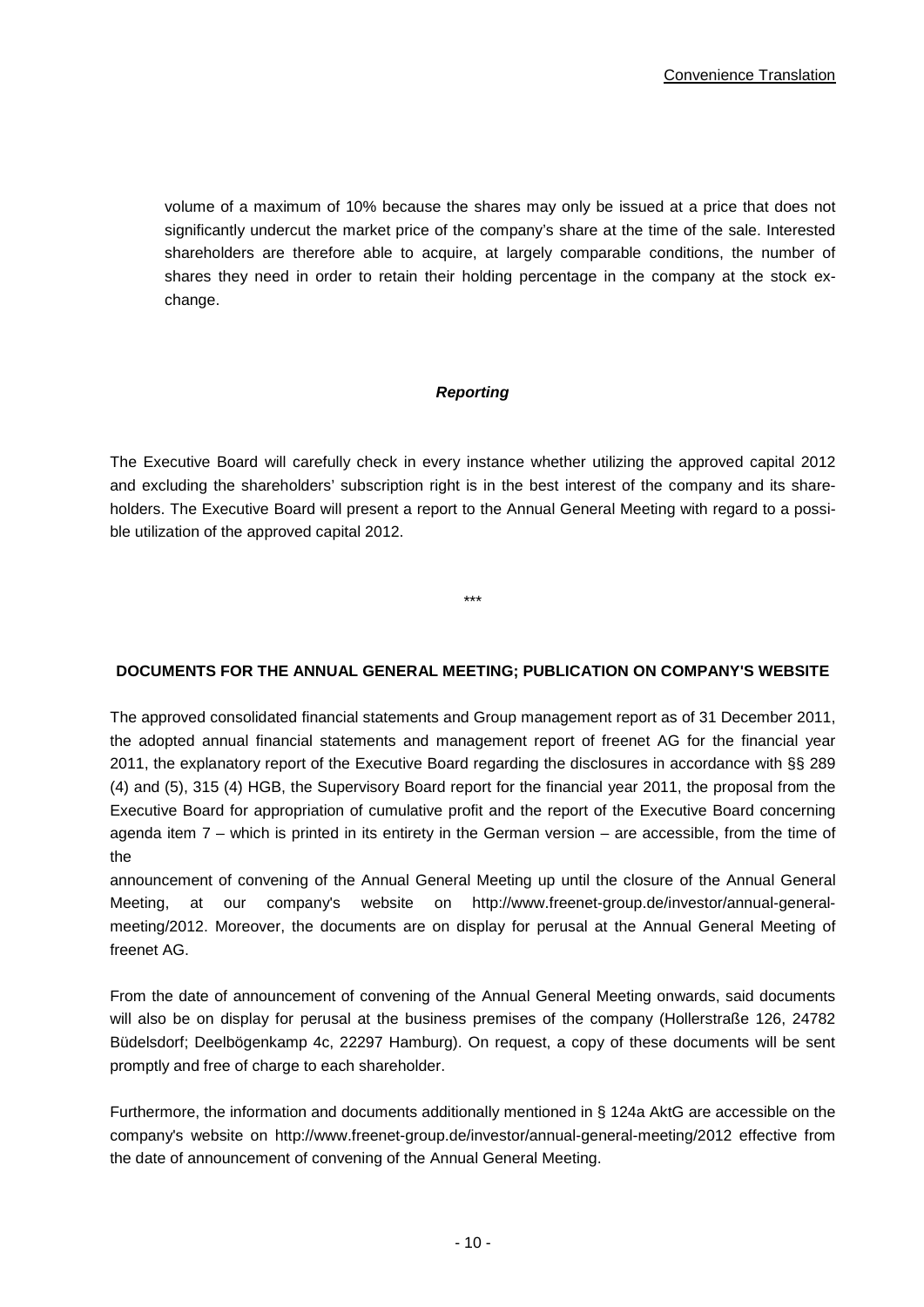# **PREREQUISITES FOR ATTENDING THE ANNUAL GENERAL MEETING AND FOR THE EXERCISE OF THE RIGHT OF VOTING**

\*\*\*

## *Entry on share register and registration*

In accordance with § 13 (1) of the articles of association, only such shareholders as are entered on the share register on the date of the Annual General Meeting and who have registered in good time shall be entitled to attend the Annual General Meeting and to exercise the right of voting. Registration must reach the company at the following address in accordance with  $\S$  13 (2) of the articles of association in conjunction with § 123 (2) sentence 2 AktG at latest by the expiry of the date of 2 May 2012 (midnight by Central European Time):

Hauptversammlung freenet AG c/o ADEUS Aktienregister-Service-GmbH Postfach 57 03 64 22772 Hamburg

Telefax: +49 (0)69/256 270 49 E-mail: hv-2012@freenet.ag

Following punctual receipt of registration, shareholders will be sent admission tickets for the Annual General Meeting.

#### *Free disposal of shares despite registration*

Shares are not blocked by registration for the Annual General Meeting. Shareholders hold the right of free disposal of their shares, even after registration has been conducted. In respect of the right of attendance and voting, only the stock of shares entered on the share register on the date of the Annual General Meeting shall be authoritative.

#### *Applications for transfer on share register*

Only a party entered as a shareholder on the share register can stand as a shareholder in relation to the company. Consequently, the status of registration on the share register on the date of the Annual General Meeting is authoritative in relation to the right of attendance and concerning the quantity of voting rights held in the Annual General Meeting by any given party entitled to attend. In order to make certain that entry on the share register is conducted by the date of the Annual General Meeting, the application for transfer and the registration for the Annual General Meeting must reach the company on the last day of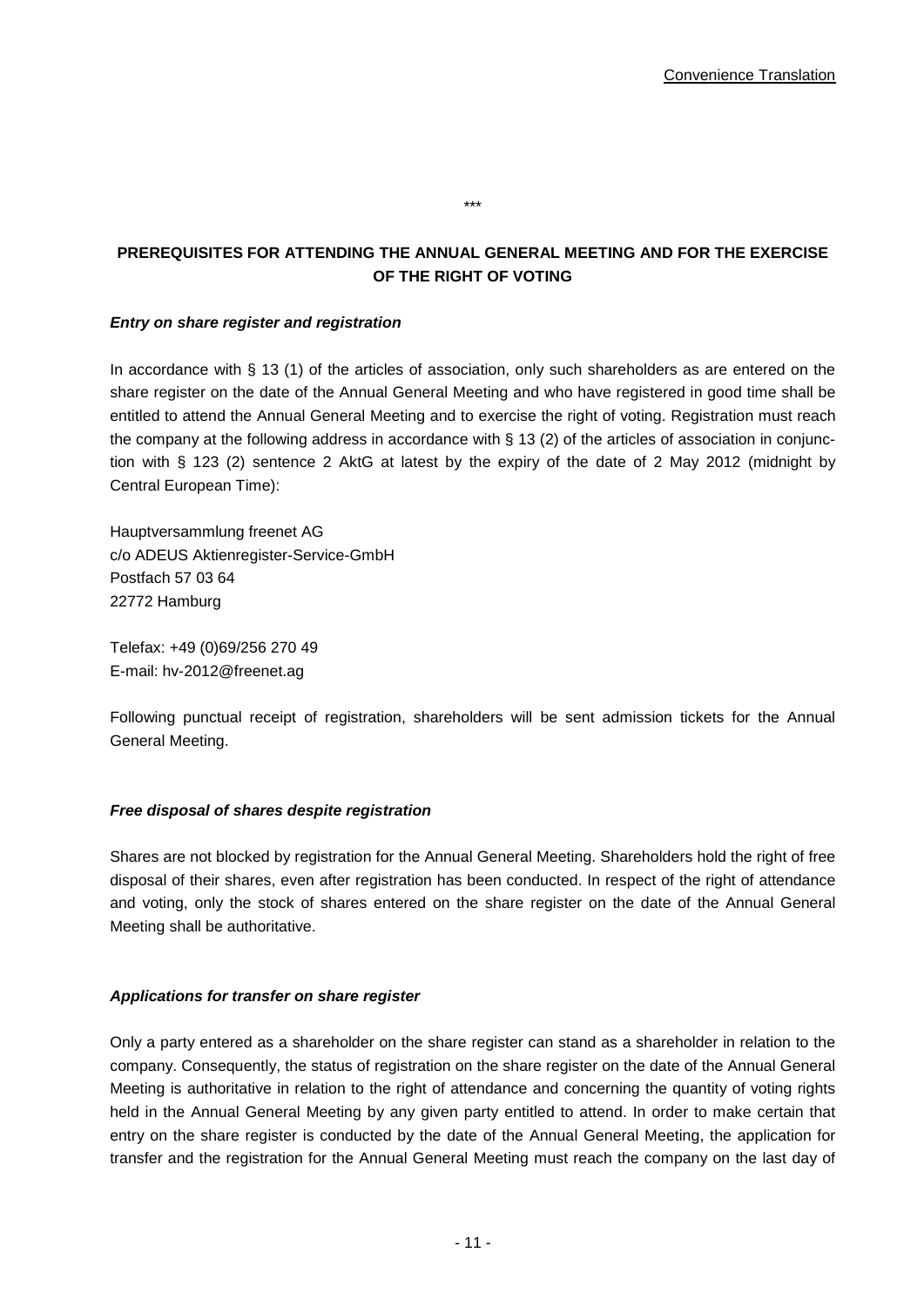the deadline for registration, i.e. by the expiry of the date of 2 May 2012 (midnight by Central European Time) at the latest. Any applications for transfer which reach the company after that time can only be entertained effective from 10 May 2012.

#### *Shares carrying attendance and voting rights*

On the date of announcement of convening of the Annual General Meeting, the company's share capital comes to € 128,061,016, divided up into 128,061,016 registered no-par shares (shares), each of which carries one vote. On the date of announcement of convening of the Annual General Meeting, the company indirectly holds 50,000 shares. These shares do not carry any voting rights. The total number of shares with voting rights of freenet AG at the date of announcement of convening of the Annual General Meeting is accordingly 128,011,016.

\*\*\*

#### **PROCEDURE FOR THE PASSING OF VOTES BY AUTHORISED REPRESENTATIVES**

Shareholders may appoint as their representative a credit institution, an association of shareholders or any other party of their choice for the exercise of voting rights. For the issuance of the power of attorney and for any revocation of the same, written form shall be adequate unless a more stringent form is required under law; this does not affect § 135 AktG. If the power of attorney is issued to a credit institution, to an association of shareholders or to any persons, institutions or companies placed in a similar status with regard to the exercise of voting rights in pursuance of § 135 (8) AktG or §§ 135 (10), 125 (5) AktG, the regulations on powers of attorney shall – in the absence of a specific provision in the articles of association – be governed by the statutory provisions of § 135 AktG, i.e. in particular that the power of attorney must be established in a provable form, and in accordance with the characteristics of the respective representative, which may be enquired by addressing the representative. Voting rights for shares that do not belong to such a person or such an institution or company, but for which he/she is recorded on the company's share register as its bearer, may only be exercised based on the authorisation of the shareholder for which the provisions on the power of attorney apply accordingly.

As a particular service, we still offer to our shareholders, as before, the facility for being represented at the Annual General Meeting by a voting representative appointed by the company. For this purpose, said voting representative must be issued with a power of attorney and instructions for the exercise of the voting right; however, no other shareholder rights may be exercised by the voting representative. The voting representative is under obligation to vote as instructed. It should however be noted that the voting representative can neither receive instructions concerning applications for procedure either before or during the Annual General Meeting. He may exercise the voting right only in respect of agenda items for which he has received instructions from the shareholders.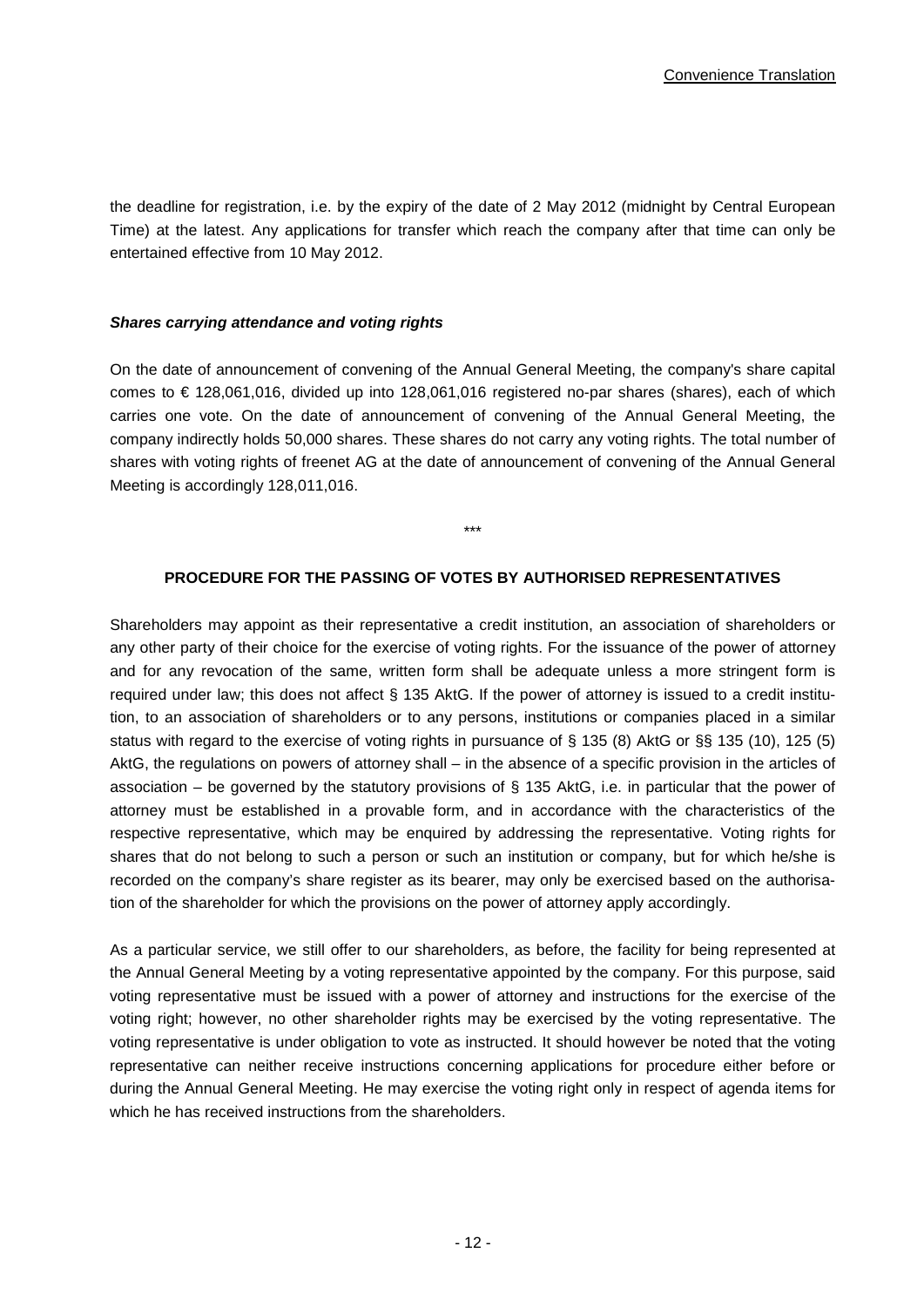The power of attorney and instructions invested with the voting representative appointed by the company must reach the following address by midnight by Central European Time on 8 May 2012, in written form, by fax, by E-mail or otherwise in text form:

Hauptversammlung freenet AG c/o ADEUS Aktienregister-Service-GmbH Postfach 57 03 64 22772 Hamburg

Telefax: +49 (0)69/256 270 49 E-mail: hv-2012@freenet.ag

Shareholders wishing to issue a power of attorney to the party of their choice, a credit institution, an association of shareholders or other persons, institutions or companies placed in a similar status in pursuance of § 135 (8) AktG or §§ 135 (10), 125 (5) AktG or to the voting representative appointed by the company, also require an admisstion ticket to the Annual General Meeting. Consequently they should register in good time for attendance. The admission ticket includes a form which can be used for the issuance of a power of attorney.

Proof of the appointment of an authorised representative can be sent to the company until midnight by Central European Time on 8 May 2012, by E-mail at: hv-2012@freenet.ag.

If a shareholder appoints more than one party as its representative, then the company may reject one or several of them.

Shareholders will also receive the details of attendance at the Annual General Meeting and concerning the issuance of powers of attorney and instructions together with the admission ticket.

\*\*\*

#### **PETITIONS, VOTING PROPOSALS, RIGHTS OF INFORMATION**

#### *Supplementary petitions to the agenda (as per § 122 (2) AktG)*

Shareholders whose shares together amount to the proportional sum of  $\epsilon$  500,000 may require that items be placed on the agenda and announced. Each new item must be accompanied by grounds or a proposed resolution. Such a request must reach the company in writing and at the following address, by the expiry of the date of 8 April 2012, at midnight by Central European Time:

freenet AG HV-Management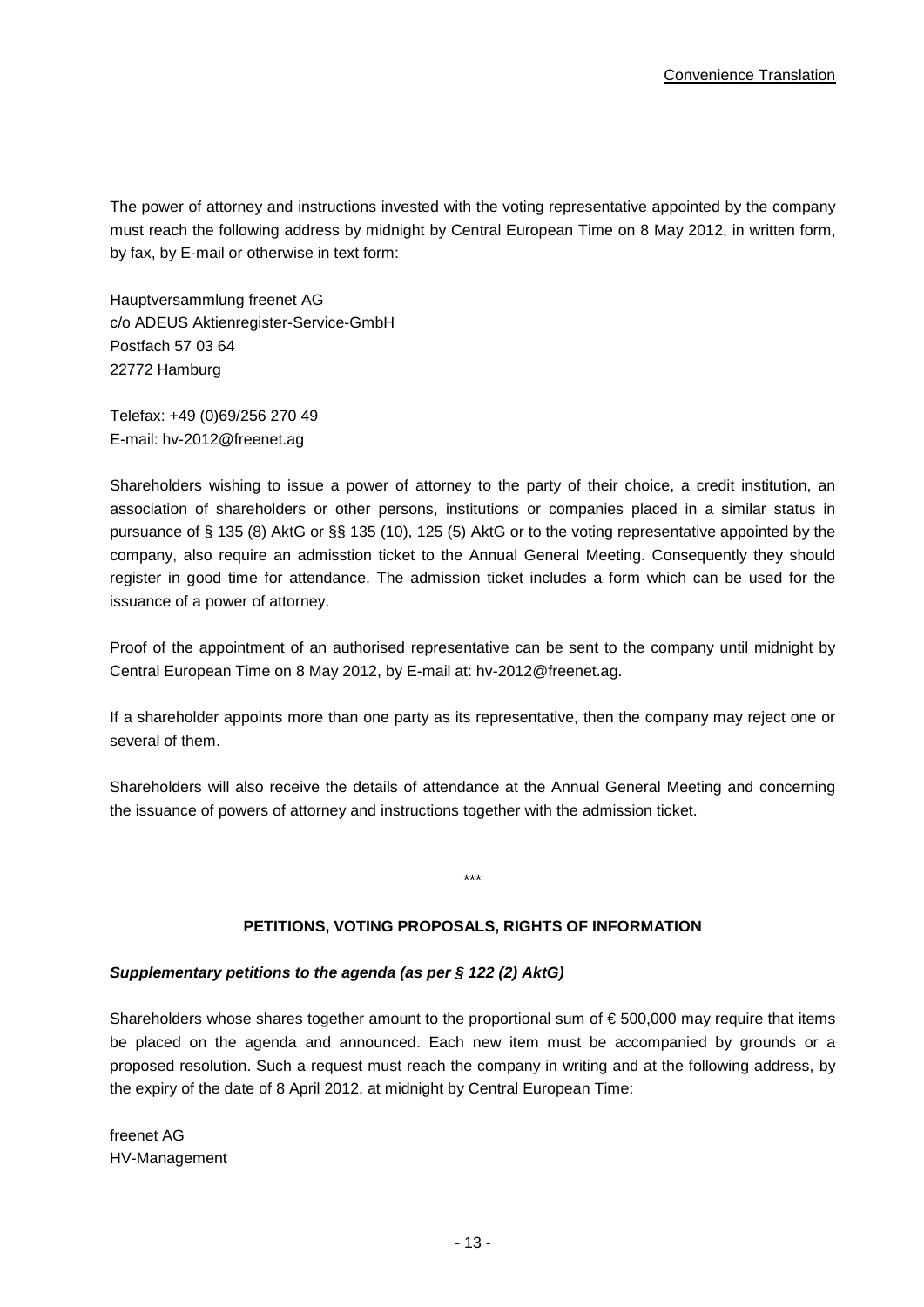Hollerstraße 126 24782 Büdelsdorf

or be e-mailed to the following address together with statement of the name of the issuer and a qualified electronic signature: hv-2012@freenet.ag. Parties presenting petitions have to prove that they are the holders of an adequate number of shares for the duration of the minimum possession period of 3 months required by law (§§ 122 (2), 122 (1) sentence 3, 142 (2) sentence 2 AktG and § 70 AktG) and hold them up until the time of decision-making concerning the petition.

## *Counter-petitions and voting proposals from shareholders (§§ 126 (1), 127 AktG)*

Counter-petitions from shareholders concerning given agenda items, and shareholders' proposals for the appointment of the auditor or the appointment of members of the Supervisory Board will be published, including the shareholder's name, statement of grounds and any comment from administration, online at http://www.freenet-group.de/investor/annual-general-meeting/2012, provided that the following requirements are fulfilled:

Any counter-petitions concerning a proposal from the Executive Board and/or the Supervisory Board concerning any given agenda item and any voting proposals must reach the company by midnight by Central European Time, on 24 April 2012. They should be addressed with proof of shareholder status exclusively to:

freenet AG HV-Management Hollerstraße 126 24782 Büdelsdorf

Telefax: +49 (0)4331/43 44 555 E-mail: hv-2012@freenet.ag

No petitions bearing a different address or arriving late can be entertained.

The grounds for any counter-petitions must be indicated. A counter-petition does not need to be made accessible by the company if one of the criteria for exclusion as per § 126 (2) AktG is fulfilled. Nor do the grounds have to be made accessible if they total more than 5,000 characters in all.

It is not necessary to indicate grounds for voting proposals from shareholders for the appointment of the auditor or the appointment of members of the Supervisory Board. A voting proposal does not need to be made accessible by the company if one of the criteria for exclusion as per §§ 127 sentence 1, 126 (2) AktG is fulfilled. Voting proposals for the appointment of the auditor or the appointment of members of the Supervisory Board also do not need to be made accessible if they do not include the nominee's name,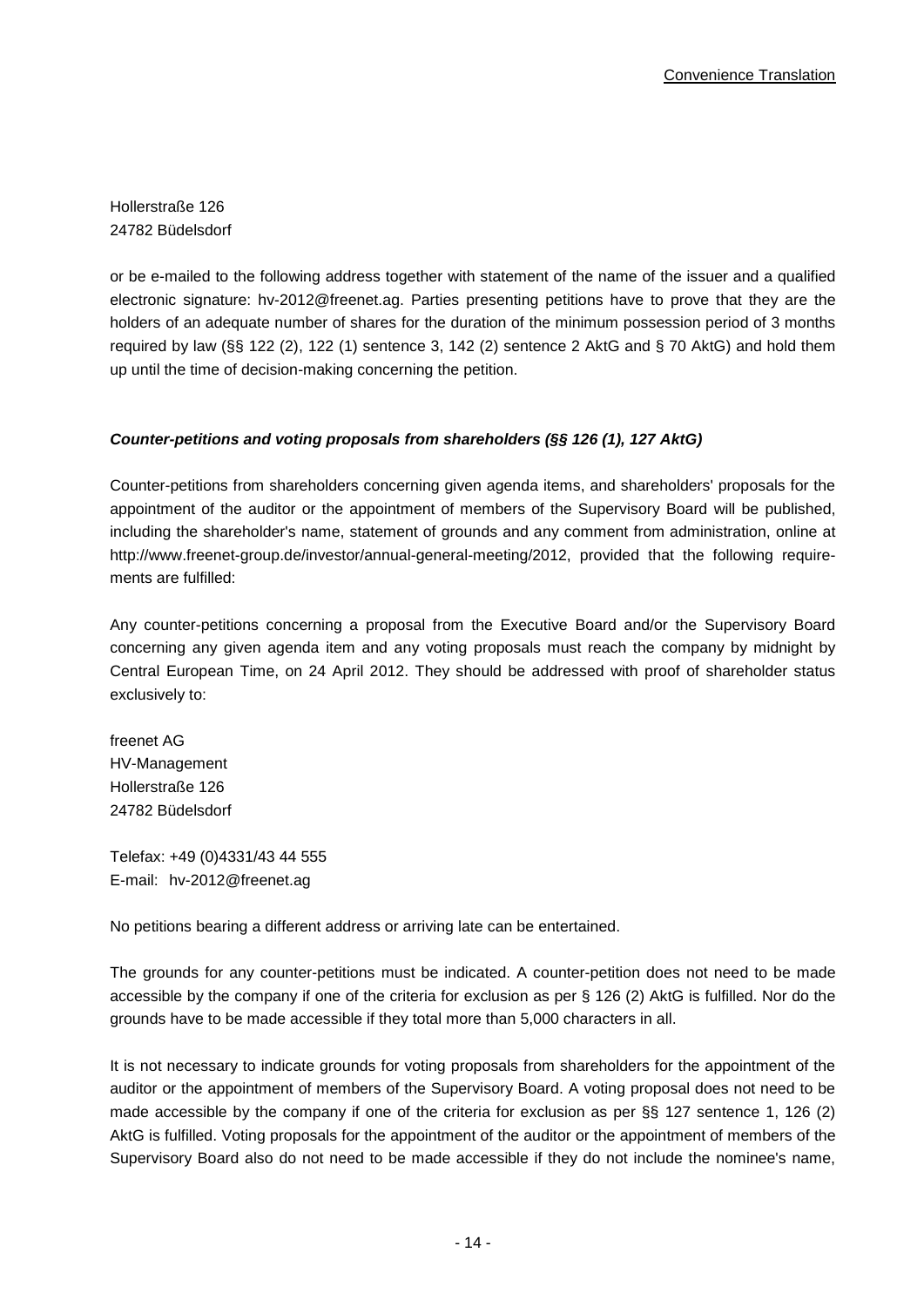profession and place of residence (§ 127 sentence 3 in conjunction with § 125 (1) sentence 3, 4 AktG) or – with regard to the appointment of the members of the Supervisory Board – the information about the candidate's membership in statutory Supervisory Boards (§ 127 sentence 3 in conjunction with § 125 (1) sentence 5 AktG). Otherwise the prerequisites and provisions concerning making counter-petitions accessible shall apply.

This does not affect each shareholder's right, even without prior notice to the company, to submit counterpetitions concerning the various agenda items during the course of the Annual General Meeting, or to submit voting proposals. We should indicate that counter-petitions and voting proposals which were promptly sent to the company in advance can be covered in the Annual General Meeting only if they are introduced verbally at the meeting.

## *Shareholders' rights of information (as per § 131 (1) AktG)*

At the Annual General Meeting, each shareholder and shareholder representative may require information concerning the company's business to be disclosed by the Executive Board to the extent that the information is necessary for a material assessment of the respective agenda item (§ 131 (1) AktG). The right of information also extends to the company's legal and commercial dealings with an associated company and also extends to the situation of the group and of companies included in the consolidated financial statements. Under certain circumstances, the Executive Board may refuse to disclose such information (§ 131 (3) AktG).

#### *Further explanatory notes*

Further explanatory notes concerning shareholders' rights as defined by §§ 122 (2), 126, 127, 131 AktG as well as restrictions to these rights can be consulted on the internet address of http://www.freenetgroup.de/investor/annual-general-meeting/2012.

Büdelsdorf, March 2012

freenet AG The Executive Board